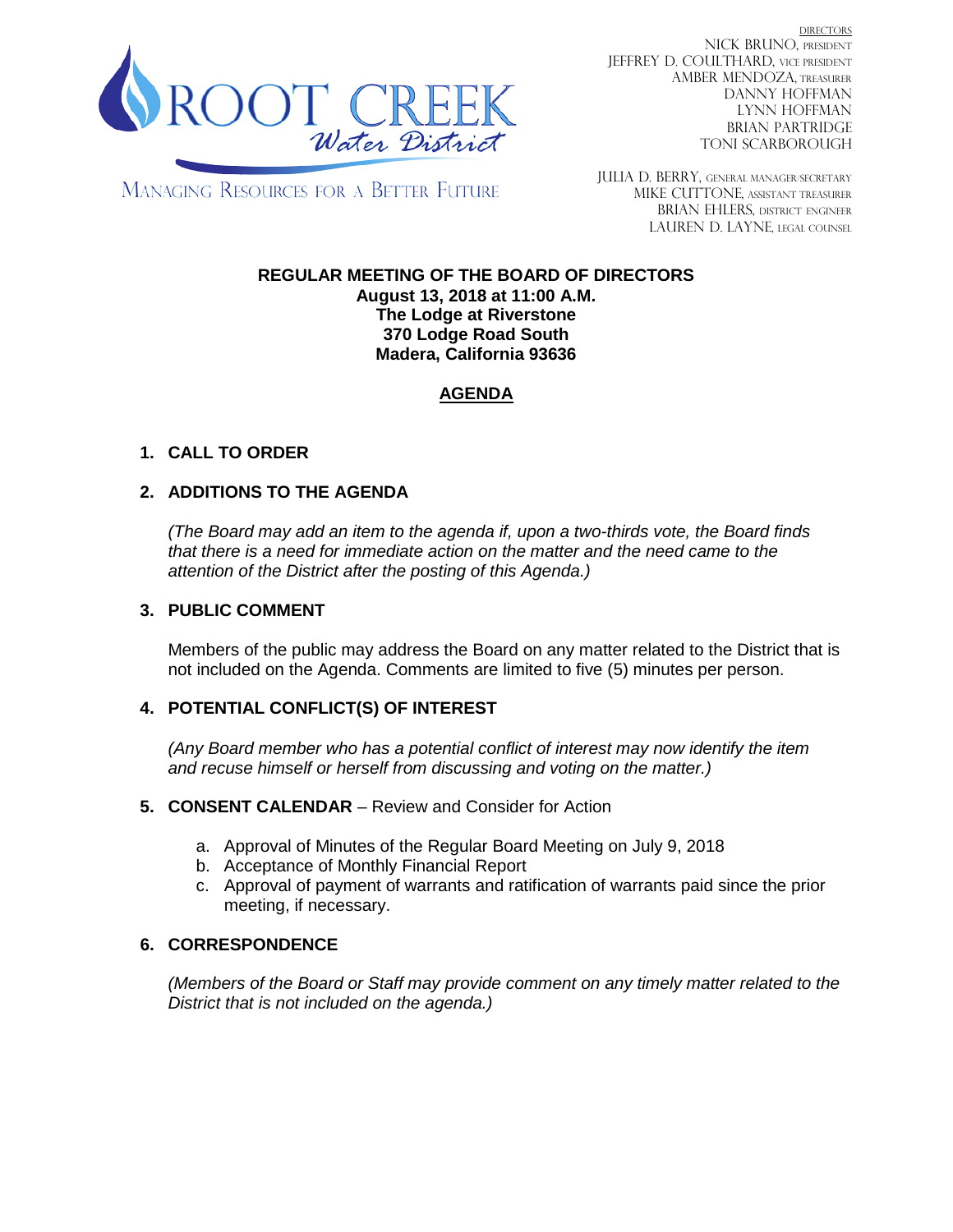- **7. BOARD ACTION ITEMS**  The Board may take action on any of the following items
	- a. **Agreement for Services, Bryant L. Jolley. C.P.A.** Review and consider action to enter into an agreement to perform an audit of the financial statements for the year ending December 31, 2017 in the amount of \$10,000.00
	- b. **Acceptance of Dedicated Facilities-** Accept Certificate of Completion and dedication of facilities for:
		- i. Riverstone Gateway Village A, Block 4
	- c. **iCAD Proposal for Services** Review and consider action to enter into an agreement to provide services to improve SCADA screens at waste water treatment plant in the amount of \$8,585.00
	- d. **Conflict of Interest Code** Review and consider action to update the District's Conflict of Interest Code and send to Madera County
	- e. **Cross Connection Control Program** Review and consider the adoption of a District Cross–Connection Control Program
	- f. **Groundwater Change and Crop Water Distribution Methodology** Review and consider the adoption of a District Groundwater Change and Crop Water Distribution Methodology Plan
	- g. Review and consider authorizing the Vice President to execute the following agreements relating to payments to the District for surface water and payments by the District against the Installment Sale Agreement:
		- i. Agreement to Accept Payment for Water and to Make Payment Against Installment Sale Agreement between Root Creek Water District, San Joaquin River Ranch, LLC and Riverstone Development, LLC
		- ii. Agreement to Accept Payment for Water and to Make Payment Against Installment Sale Agreement between Root Creek Water District, Riverstone Farms, LLC and Riverstone Development, LLC
		- iii. Acknowledgement of Receipt of Prepayment of Installment Payments between Root Creek Water District and Riverstone Development, LLC

#### h. **OLD BUSINESS**

- i. **Independent Audits for the Years 2015 and 2016** Acceptance of the Independent Auditor's Report for the Years ending 2015 and 2016
- **8. DISTRICT ENGINEER'S REPORT -** The Board may take action on any of the following items
	- a. Operations Monthly Report
	- b. Waste Water Treatment Plant Status
	- c. Other District Matters